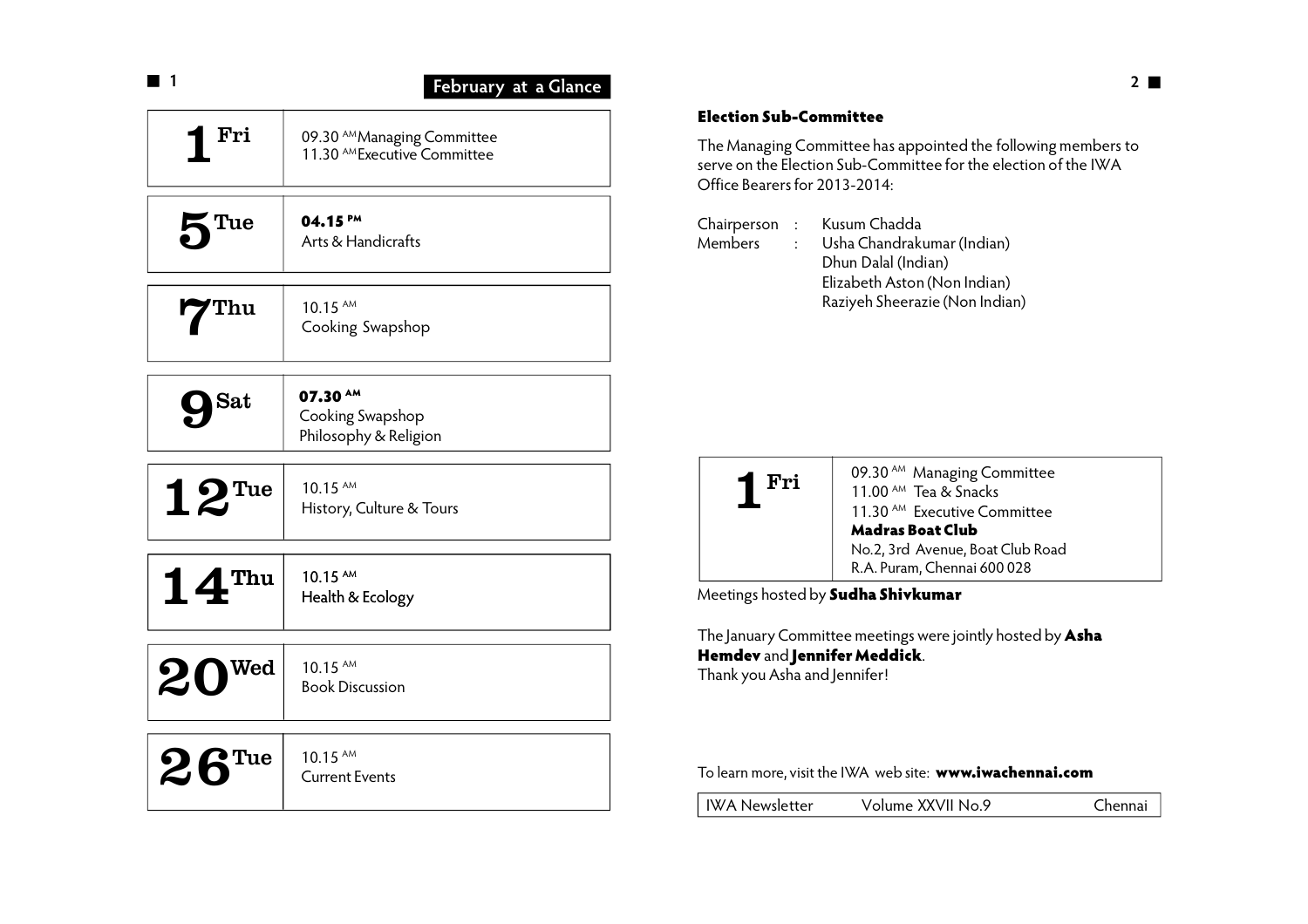# **From the Presidents**

Dear Friends,

The nip in the air is fast disappearing! The heat is slowly manifesting itself.

It was wonderful to see so many familiar faces from our IWA family at the music and dance events during the season. It endorses the fact that our ladies are artistically sensitive besides their myriad other abilities and capabilities.

The last quarter of our tenure has commenced. We take this opportunity to thank every one of you for your enthusiastic support, encouragement and endorsement of the programmes we have planned for IWA. We hope that you will all continue to encourage us for the remaining months.

Please check your attendance tally and endeavour to make up any shortfall by the 31<sup>st</sup> of March 2013. Those of you, who have been notified by the Membership Secretary, please make an extra effort to complete your ten meetings.

The IWA Endowment Lecture by Indira Peterson was very well received.

Before we realize, it is time for the Election Committee to be set in place. We welcome the new committee and we wish them all the very best in their efforts to select the most appropriate team for the next IWA year.

Our IWA ladies with wheels on their feet are ready to take off to the peace & tranquility of Ananda and Hrishikesh & Haridwar. We wish them a safe trip.

Finally, on a somber note: Let us pledge that we will do our bit to prevent horrifying crimes being perpetrated on innocents like Nirbhaya!

We look forward to your sustained commitment & spirited involvement in the final quarter!

Yours in IWA,

RAMANI REDDY VIJAYA RANGARAJAN

#### **RECEIPTS & PAYMENTS FOR THE PERIOD 01.04.2012 TO 31.12.2012**

| <b>RECEIPTS</b>                          | Amount     | Amount     |
|------------------------------------------|------------|------------|
| To Opening Balance - Cash                | 9222.24    |            |
| To Opening Balance - Canara Bank SB14396 | 168263.81  |            |
| To Opening Balance - FD                  | 1029869.00 |            |
|                                          |            | 1207355.05 |
| To Member Subscription                   |            | 594000.00  |
| To Non Refundable New Membership Fees    |            | 55000.00   |
| To Fixed Deposit/SB Interest             |            | 75596.00   |
| To Bank Charges                          |            | 293.00     |
| To Guest Charges                         |            | 20030.00   |
| To Telephone Directory, Badges           |            | 7025.00    |
| To Hostess Contribution                  |            | 151832.00  |
| To Anandha Deepam (Diwali Celebration)   |            | 24227.00   |
|                                          | TOTAL      | 2135358.05 |

#### **PAYMENTS**

| By AGM Expenses 2011-2012                           |           | 68358.00  |
|-----------------------------------------------------|-----------|-----------|
| By Printing and Stationery                          |           | 46811.00  |
| By Fellowship Morning                               |           | 32843.00  |
| By Accounting Charges                               |           | 18000.00  |
| By Bank Charges                                     |           | 542.00    |
| By Gift Articles                                    |           | 30905.00  |
| By Meetings                                         |           | 162776.00 |
| By Founder's Day Celebration                        |           | 10494.00  |
| By International Music Day                          |           | 31929.00  |
| By Christmas Celebration                            |           | 30000.00  |
| By Postage and Courier                              |           | 13237.00  |
| By Closing Balance - Cash                           | 24139.24  |           |
| By Closing Balance - Canara bank SB 14396           | 571454.81 |           |
| By Closing Balance-FD -1287306000014/2(MD.28.06.13) | 100000.00 |           |
| By Closing Balance-FD -12873000572/2(MD.14.07.13)   | 424354.00 |           |
| By Closing Balance-FD -128730300637/2(MD.26.08.13)  | 5515.00   |           |
| By Closing Balance-FD -1287303300572/3(MD.23.01.13) | 500000.00 |           |
| By Closing Balance -Advance paid to Chairpersons    | 64000.00  |           |
|                                                     |           |           |

#### **1689463.05**

```
NABILA AVAIS
```
**TOTAL 2135358.05**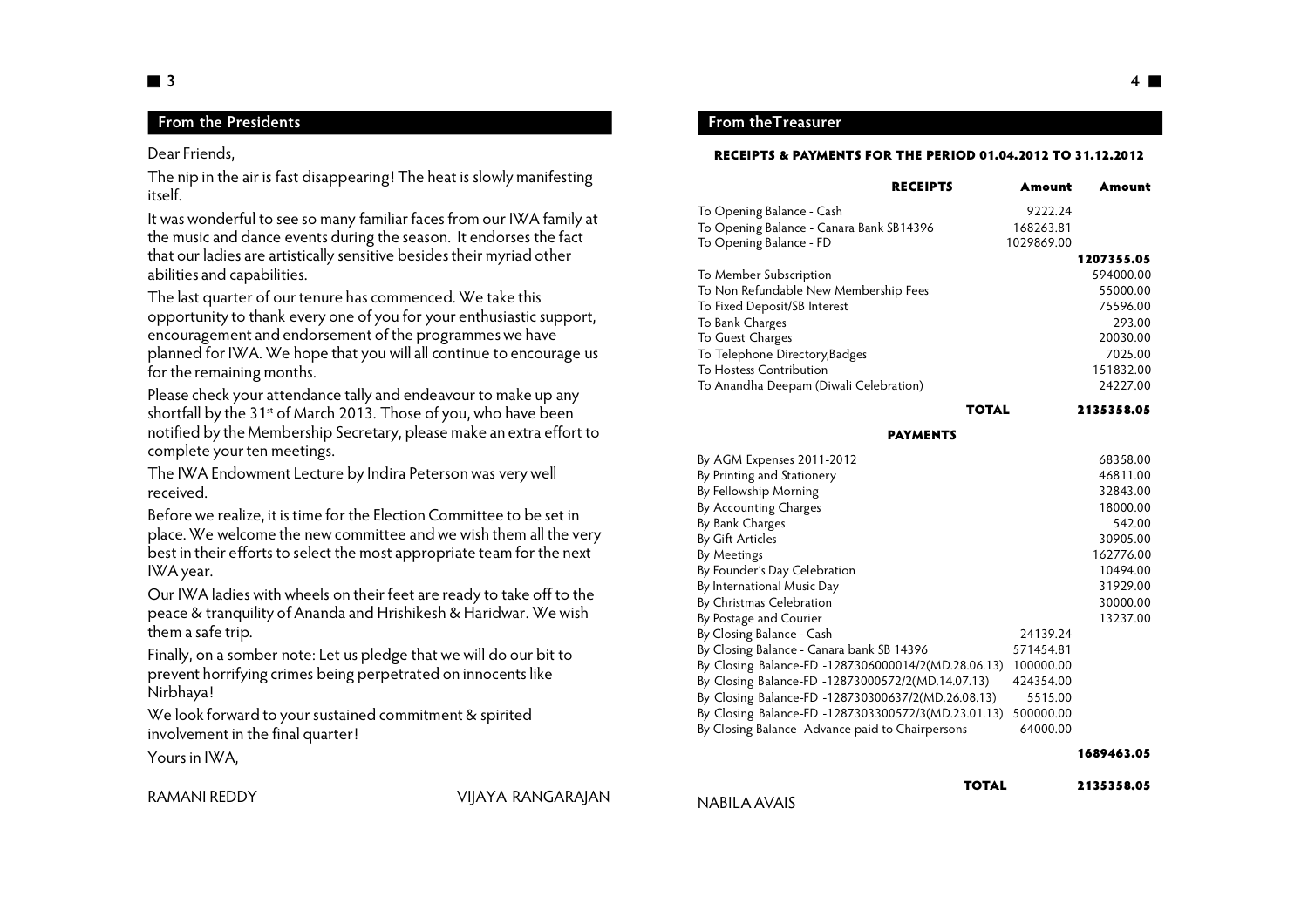# **Arts & Handicrafts**

| Asha Murthi's Residence<br>5 <sup>Tue</sup><br>10, Krishnama Road<br>Nungambakkam, Chennai, 600 034<br>Tel: 28279115 |
|----------------------------------------------------------------------------------------------------------------------|
|----------------------------------------------------------------------------------------------------------------------|

# **Kolam From the Heart to the Hearth**

A **Kolam** is a geometrical line drawing composed of curved loops, drawn around a grid pattern of dots. It is an antiquated Dravidian geometrical decoration. It is an everyday ritual in which ladies get up early morning before sunrise and clean up the area with water. The Kolams are then made on the wet floor with the use of rice powder. The Kolam is not just a delicate art. The fascinating patterns of Kolam also signify happiness and success and are thought to bestow prosperity to homes. Kolams are regionally known by different names in different parts of India.

An insight into this fascinating art will be given by our own member and past President **Rani Ananth**. She is a graduate in Psychology & Sociology from St. Xavier's College, Mumbai. Being a dancer and deeply involved with the fine arts, she is very passionate about the art forms and traditions of South India.

Some of our members, **Jayanti Rajaram**, **Rama Rajagopalan**, **Brahada Kameshwaran**, **Usha Chandrakumar** and **Meera Jayakar** will also showcase their talents in drawing kolams,

pookolams and alpanas.

We thank **Asha Harish Murthi** for graciously opening up her home to us for this meeting.

## **Please note this is an evening meeting**.

NALINI ACHARYA DEBORAH THIAGARAJAN

| $10.15^{AM}$<br>$\mathbf{r}$ Thu<br><b>ITC GRAND CHOLA</b><br>63, Mount Road, Guindy<br>Chennai 600 032 |
|---------------------------------------------------------------------------------------------------------|
|---------------------------------------------------------------------------------------------------------|

# **Walk the Talk**

In the midst of Chennai's industrial district, ITC Grand Chola is an oasis of quiet splendour. Built in a palatial design that pays homage to one of South India's greatest empires, it subtly integrates the ancient resplendence of the Chola dynasty with contemporary styles and facilities.

**Chef Ajit Bangera**, a silent stalwart of the culinary world, holds many honours in his long and distinguished career. Today he brings his expertise to the ITC Grand Chola to recreate the culinary glory of the Chola Empire and transcend the dining standards established by this competitive industry. He and his team will 'walk the talk' (in your comfortable footwear) of the ITC Grand Chola's 10 restaurants offering dining options that transcend national boundaries ranging from South Indian to East Asian and Italian.

We will experience this insight into their kitchens and understand Indian hospitality which makes ITC Grand Chola not just a hotel, but a cultural & environmental institution.

We sincerely thank **ITC Grand Chola** for graciously hosting this event.

We thank **Naaz Tyebbhoy** for being our day facilitator.

Please note this meeting is restricted to **members only** and the tour starts at **10.45am sharp**.

BADRUNISSA MAHADEVAN CHRIS BOMSTAD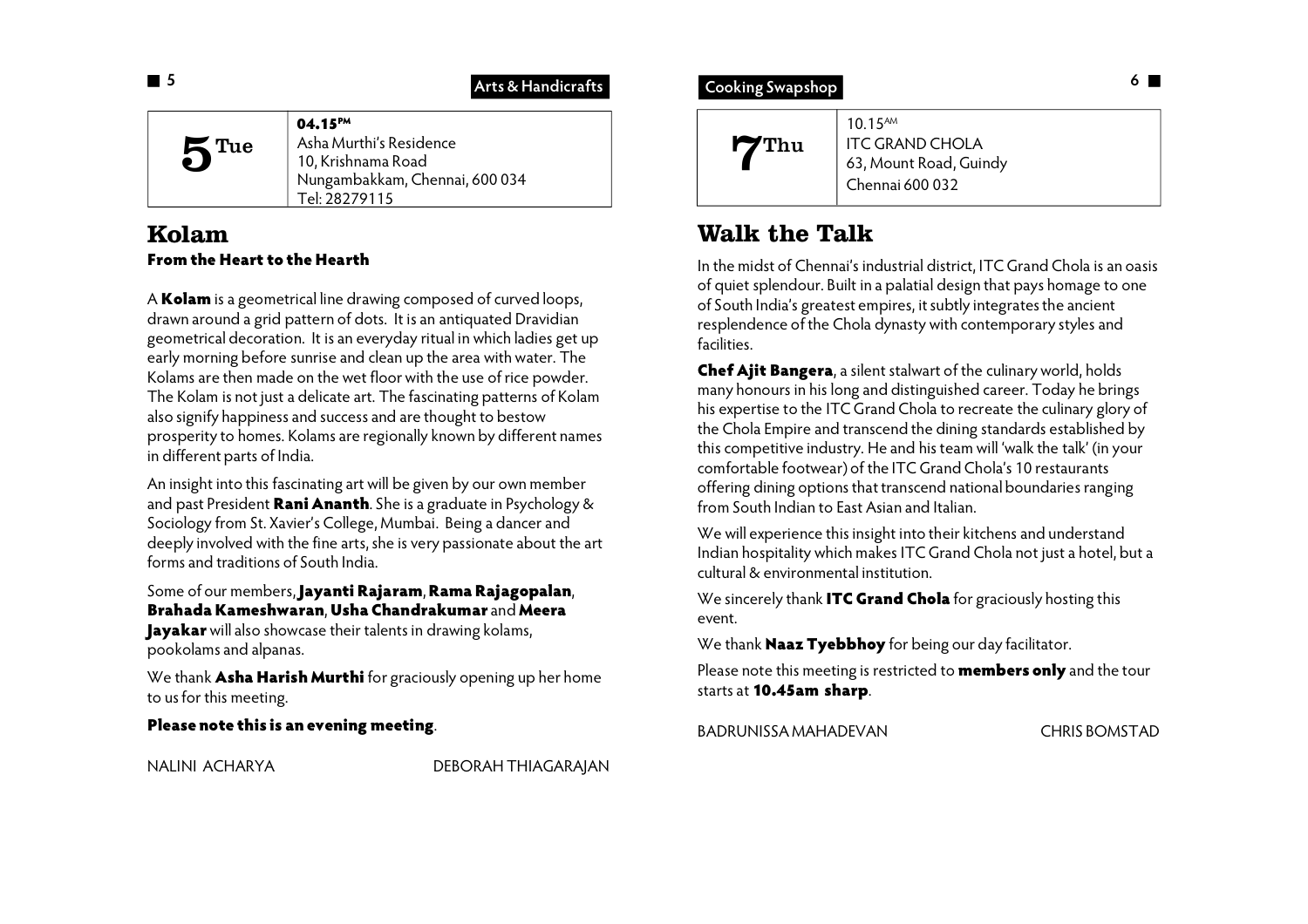| $07.30^{AM}$<br>Bhagavath Krupa<br><b>9</b> Sat<br>Nayakan Kuppam Road<br>Uthukadu (3kms before Wallajahbad)<br>Kancheepuram District |
|---------------------------------------------------------------------------------------------------------------------------------------|
|---------------------------------------------------------------------------------------------------------------------------------------|

# **Day Trip to Uthukadu**

The farmhouse aptly named **'Bhagavath Krupa'** located in Uthukadu village is a great showcase of eco-living using the traditional Indian philosophy of living in harmony with nature as the backdrop. It is designed to harness nature's resources using modern day technology of solar power and conserving and reusing/recycling to reduce waste and decrease the carbon footprint.

Our day trip in an A/C bus will start at 7.30am from Chennai with breakfast on the bus. We will be arriving at the farmhouse by 9.30am. After a tour of the beautifully laid out home, we will get involved with the village women who will cook Pongal using the traditional village custom of earthen pots. This will be followed by **'Gummi'** which is a traditional folk dance in celebration.

The fun part would be a bullock cart ride of about 500m or so to the local Ellai Amman (Seema Devi) temple. We will then return to a wonderful spread of vegetarian lunch and a demonstration of **'Kozhukottai'** steamed in palm leaves and enjoy **'Puli Vesam'**, folk dance entertainment.

Come enjoy the beautiful open spaces, gorgeous old fruit trees, flowering plants, medicinal herbs, all organically grown and participate in the pooja at the temple.

Our return is planned for 3.30pm back to Chennai.

Do hurry to reserve your place. **Limited to 30**. Please call **Sharmila Ramji** at **9840360735** or **Badrunissa Mahadevan** at **9884348463** between **February 2nd and 6th from 11am to 5pm**.

We thank **Lalitha Krishnan** for opening up her farm house to us and hosting the activities.

We thank **Vijaya Rangarajan** for hosting the breakfast on the bus.

| SHARMILA RAMII       | CECY KURUVILLA |
|----------------------|----------------|
| BADRUNISSA MAHADEVAN | CHRIS BOMSTAD  |

# **History Culture & Tours**



10.15AM Residence of The Japanese Consul 5B, Chittaranjan Road, Teynampet Chennai 600 018

# **Japanese Tea Ceremony**

**The Japanese Tea Ceremony** captures all the elements of the Japanese philosophy and artistic beauty and interweaves four principles - harmony (with people and nature), respect (for others), purity (of heart and mind) and tranquility. The Japanese Tea Ceremony is a cultural activity involving the ceremonial preparation and presentation of "**matcha**", powdered green tea. It is a choreographic ritual of preparing and serving Japanese green tea together with traditional Japanese sweets to balance the bitter taste of the tea. Preparing tea in this ceremony means pouring all one's attention to predefined movements. The whole process is not about drinking tea, but is about aesthetics, preparing a bowl of tea from one's heart. The host of the ceremony always considers the guests with every movement and gesture. There are various styles of tea ceremonies and it is recognized that each one is a singular experience that will never occur again in exactly the same way and so every aspect of the tea ceremony is savored.

Our sincere thanks to **Keiko Nakano** for graciously opening up her home for this meeting.

**Please note this is a members only meeting**. We have to limit this meeting to **40 members**. Please warn in with **Achu Kurian** at **98411 44072** or **Rathi Nilakantan** at **98410 73060 from February 4th to February 7th**.

## **Please bring a photo ID. Entry to the residence is permitted from 10.15 am to 10.45 am**.

We thank **Cherry Venkatesan** for enabling this meeting for IWA and for being our day facilitator.

ACHU KURIAN RATHI NILAKANTAN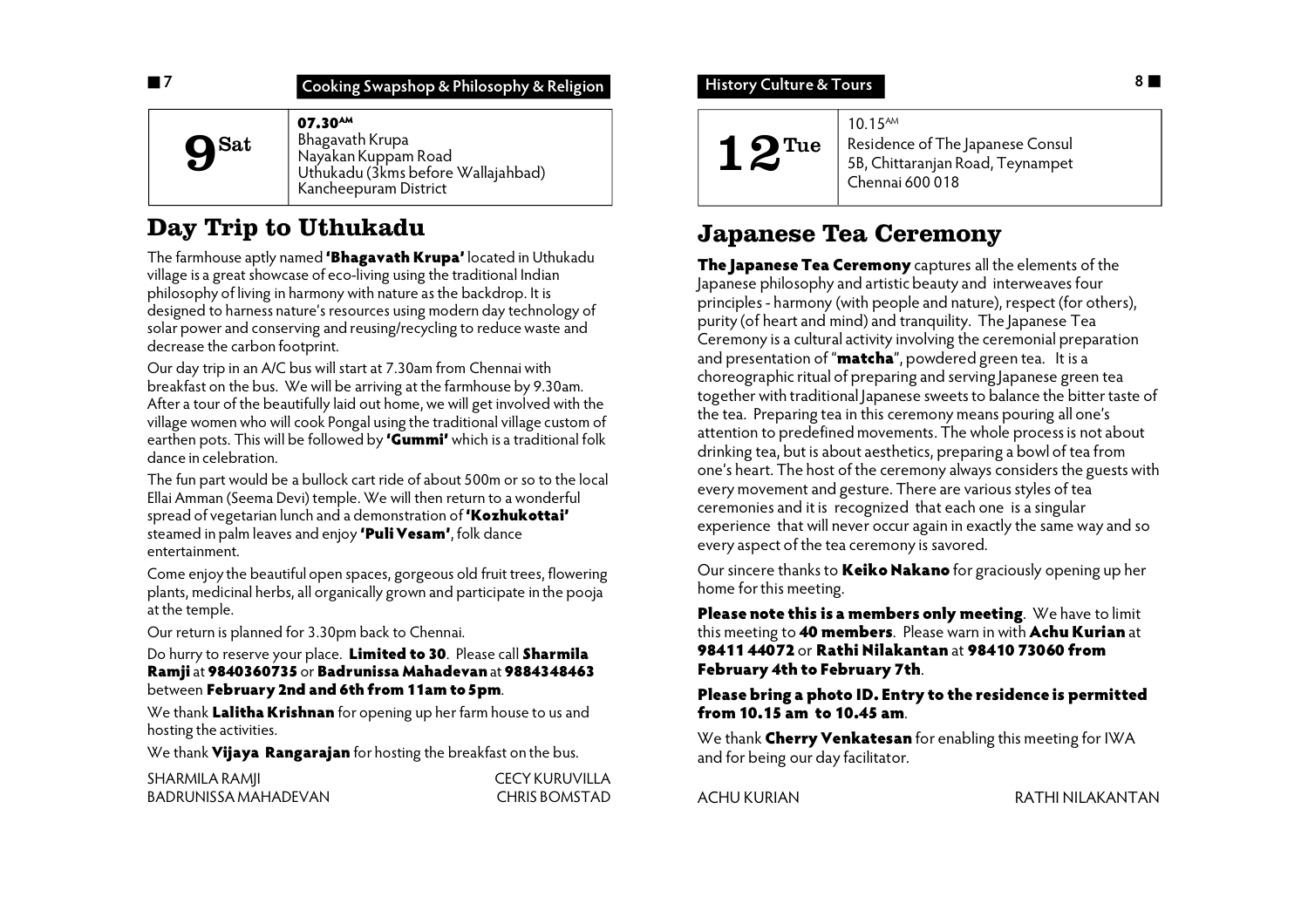| $10.15^{AM}$<br>Hanu Reddy Residences<br>Thu<br>(From Kasturi Rangan Road go past Ente<br>Keralam and turn left) 39/18, Binny Road<br>Poes Garden, Chennai 600 086 |  |
|--------------------------------------------------------------------------------------------------------------------------------------------------------------------|--|
|--------------------------------------------------------------------------------------------------------------------------------------------------------------------|--|

# **Food . . . Deliciously Healthy vs. Delhi Belly**

Have you ever eaten anything that looks and smells scrumptious only to end up with an upset stomach or worse? Ever wondered what the nutritional labels on food packages really mean? Is it healthy or not?

Come join us as **Dr. V. Pasupathy** will discuss in detail how to store food properly, detect the signs of food spoilage, kitchen hygiene and safety. He will also teach us the meaning of those mysterious food labels, therefore making it easier for us to choose well balanced foods for our families.

Dr. V. Pasupathy is a food scientist and he has Doctorate degrees in immunology, microbiology, biochemistry and neuro endocrinology. Dr. Pasupathy 's scientific achievements are numerous. He also spends time working with two orphanages, 57 schools and various other organizations. Currently he is Consultant Advisor to more than 26 properties which include leading hotels.

We thank **Rani Das Gupta** for being our day facilitator.

ASHA HEMDEV JENNIFER MEDDICK

Our hearty congratulations to **Anjali Sacheti** on giving birth to a baby boy!

Our hearty congratulations to **Geeta Rajagopal** on the birth of her grandson.

# **Book Discussion 10**

| $20^{\tiny \text{Wed}}$ | $10.15^{AM}$<br>Hanu Reddy Residences<br>(From Kasturi Rangan Road go past Ente<br>Keralam and turn left) 39/18, Binny Road<br>Poes Garden, Chennai 600 086 |
|-------------------------|-------------------------------------------------------------------------------------------------------------------------------------------------------------|
|-------------------------|-------------------------------------------------------------------------------------------------------------------------------------------------------------|

# **The Secret Wish List**

Does true love really exist or is it just a cliché? Can a single kiss really change your life? '**The Secret Wish List**' traces the life of sixteen year old Diksha, who like any girl her age, finds her life revolving around school, boys and endless hours of fun with her best friend. But one day, all that changes. What starts as an innocent crush explodes into something far beyond her control. Eighteen years later, she finds herself at the crossroads of life. Urged by a twist of events, a wish list is born. But can a wish list help her piece back her life together?

**Preeti Shenoy**, author of four other novels, poet, essayist and artist, weaves an extraordinary story that tugs at the heartstrings, with insight and wisdom, as she explores the delicate matters of the heart. It strikes a chord in every woman's heart and is a captivating, engrossing, racy tale about following your heart, chasing your dreams and the meaning of friendship.

Preeti Shenoy will be present to discuss the book and her literary journey.

LEENA SURYAPRAKASH JANSI KISHORE

We thank **Somna Sachdev** for printing the invitation cards for the IWA Endowment Lecture in January.